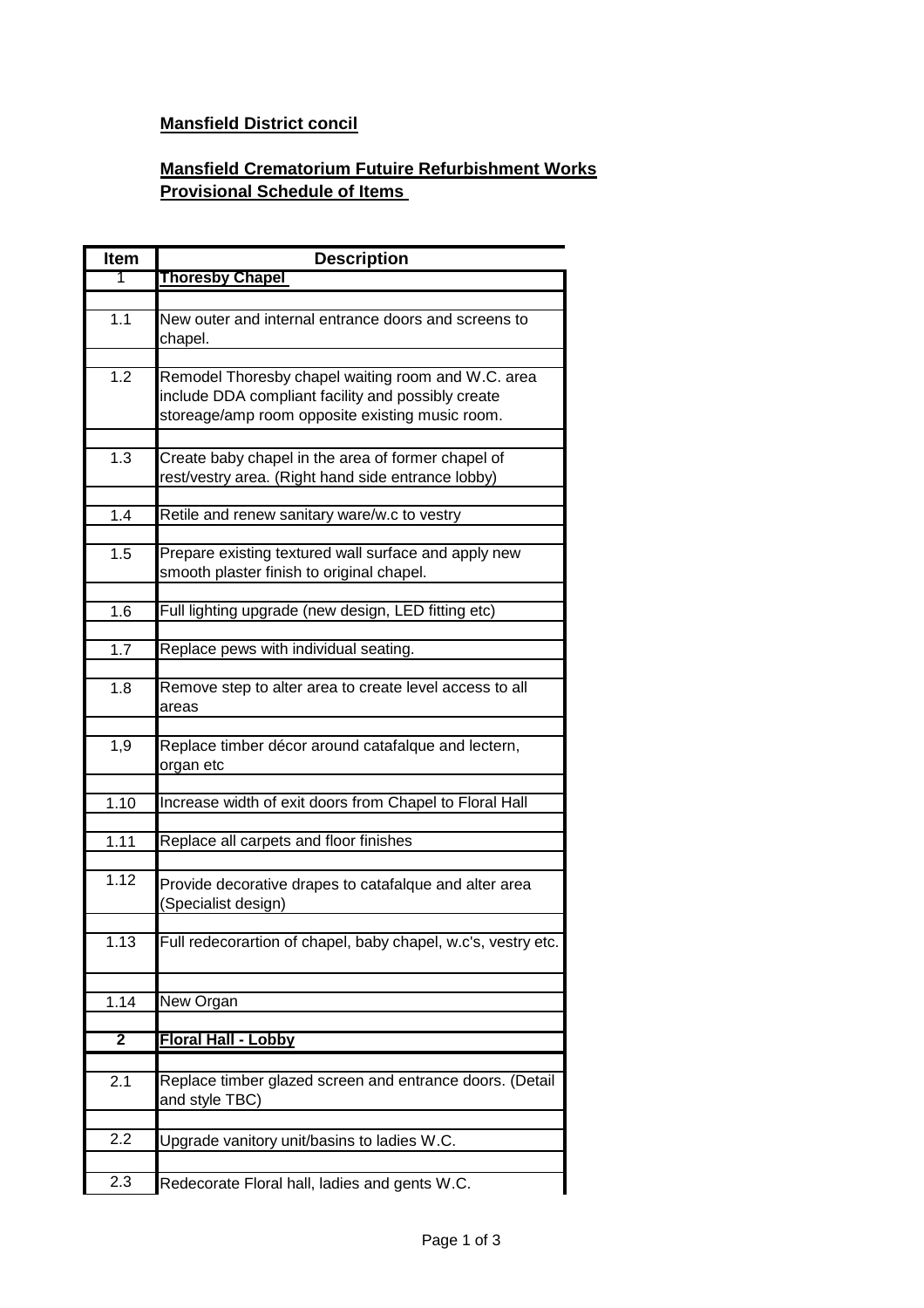| $\overline{3}$ | <b>Newstead Chapel</b>                                                                               |
|----------------|------------------------------------------------------------------------------------------------------|
| 3.1            | New outer and internal entrance doors and side frames to<br>chapel.                                  |
| 3.2            | Remove inner glazed screen and replace with<br>masonry/glass block or similar wall.                  |
| 3.3            | Provide and install new suspended ceiling below laminated<br>beams incorporating new lighting system |
| 3.4            | Full lighting upgrade (new design, LED fitting etc) including<br>entrance lobby, chapel, W.C. areas. |
| 3.5            | Apply new plaster finish to all existing faced brickwork<br>walls                                    |
| 3.6            | Replace pews with individual seating.                                                                |
| 3.7            | Remove step to alter area to create level access to all<br>areas                                     |
| 3.8            | Replace décor around catafalque and lectern, etc                                                     |
| 3.9            | Replace all carpet and floor finishes                                                                |
| 3.10           | Provide decorative drapes to catafalque and alter area<br>(Specialist design)                        |
| 3.11           | Remove clerestory windows, build up with masonry or<br>possble glass block wall.                     |
| 3.12           | Provide ventilation, possibly incorporated in new<br>suspended ceiling.                              |
|                | W.C. Area and access corridor including external dis<br>WC                                           |
| 3.13           | Retile and renew sanitary ware/w.c to ladies gents and<br>vestry w.c's                               |
| 3.14.          | New floor finishes                                                                                   |
| 3.15           | Full redecorartion of chapel, w.c's, vestry and access<br>corridor etc                               |
| 4              | <b>Staff Areas</b>                                                                                   |
| 4.1            | Provide ventilation to all staff areas.                                                              |
| 4.2            | Provide new flooring to staff areas. (Sheet Vinyl)                                                   |
|                |                                                                                                      |